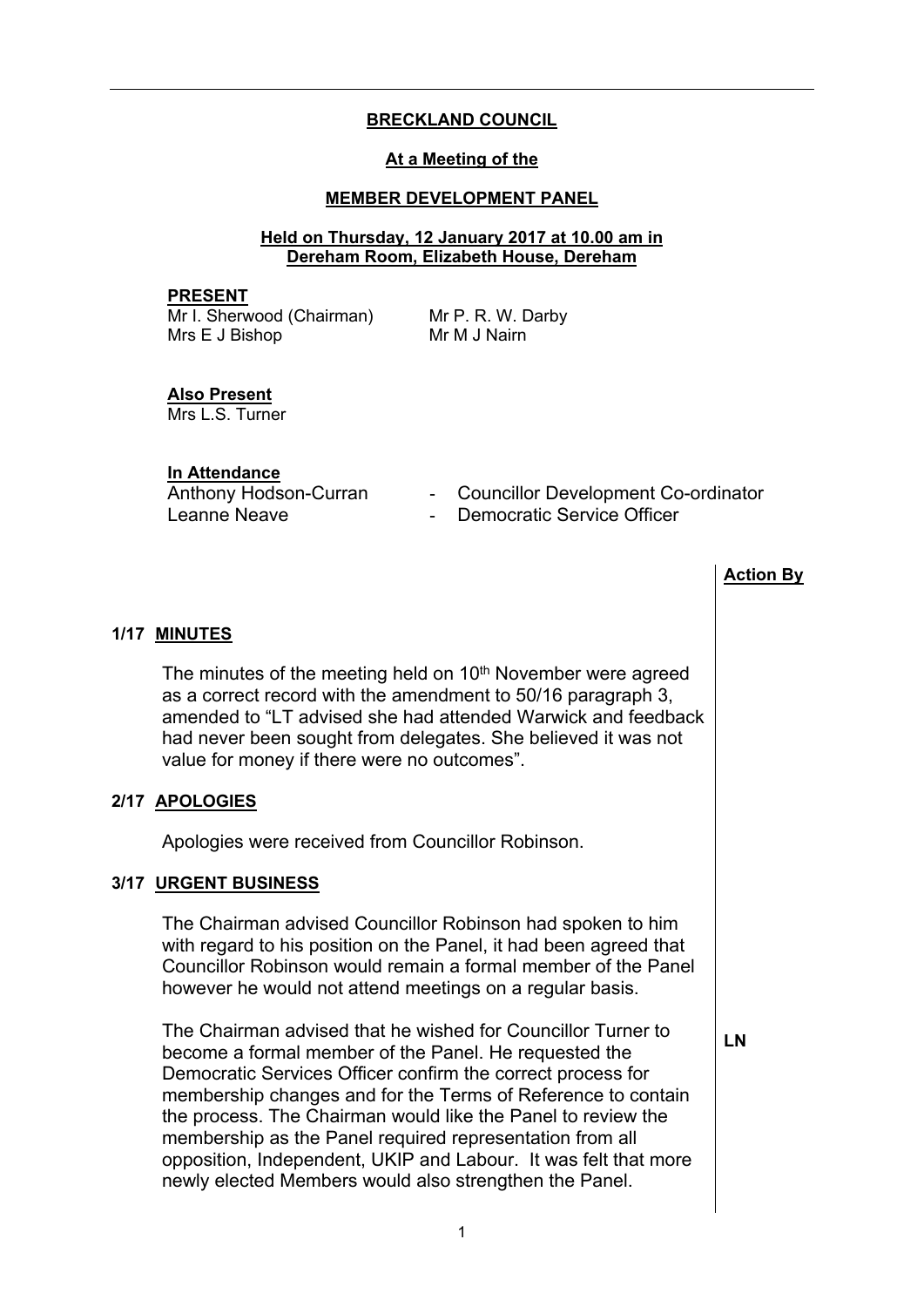### **Action By**

### **4/17 DECLARATION OF INTERESTS**

None

### **5/17 NON-MEMBERS WISHING TO ADDRESS THE MEETING**

Councillor Lynda Turner.

### **6/17 TERMS OF REFERENCE FOR MEMBER DEVELOPMENT PANEL**

The Member Development Co-ordinator opened the item for discussion. He advised it was appropriate to review the Terms of Reference following the Charter Plus Assessment.

MN Advised the Terms of Reference had been discussed when he joined the panel and believed they had been approved.

The Chairman confirmed the Terms of Reference required a review and to formally agree them.

JB commented on the line under 'Activities' regarding feedback. She queried if a form could be given immediately after a training session so on the spot feedback was obtained.

The Councillor Development Co-ordinator confirmed that Breckland Training Services (BTS) operate this method of feedback but was unable to comment on external providers.

The Chairman confirmed that the Terms of Reference could answer questions regarding the validity of the Panel, the document gave a better understanding of the Panel to the reader.

PD suggested that there was a need to promote the Council to potential Councillors.

The Chairman questioned whether it was part of the Panels role.

The Member Development Co-ordinator advised that in the restructure of Democratic Services roles had changed. The Member Development Co-ordinator role now focussed on Member Training at both Breckland Council and South Holland District council. Local Democracy events were the responsibility of the Democratic Services Officers.

The Chairman requested the Terms of Reference include a reference to "recruiting new Members".

PD requested there be a section in the Terms of Reference that refers to Local Democracy Events.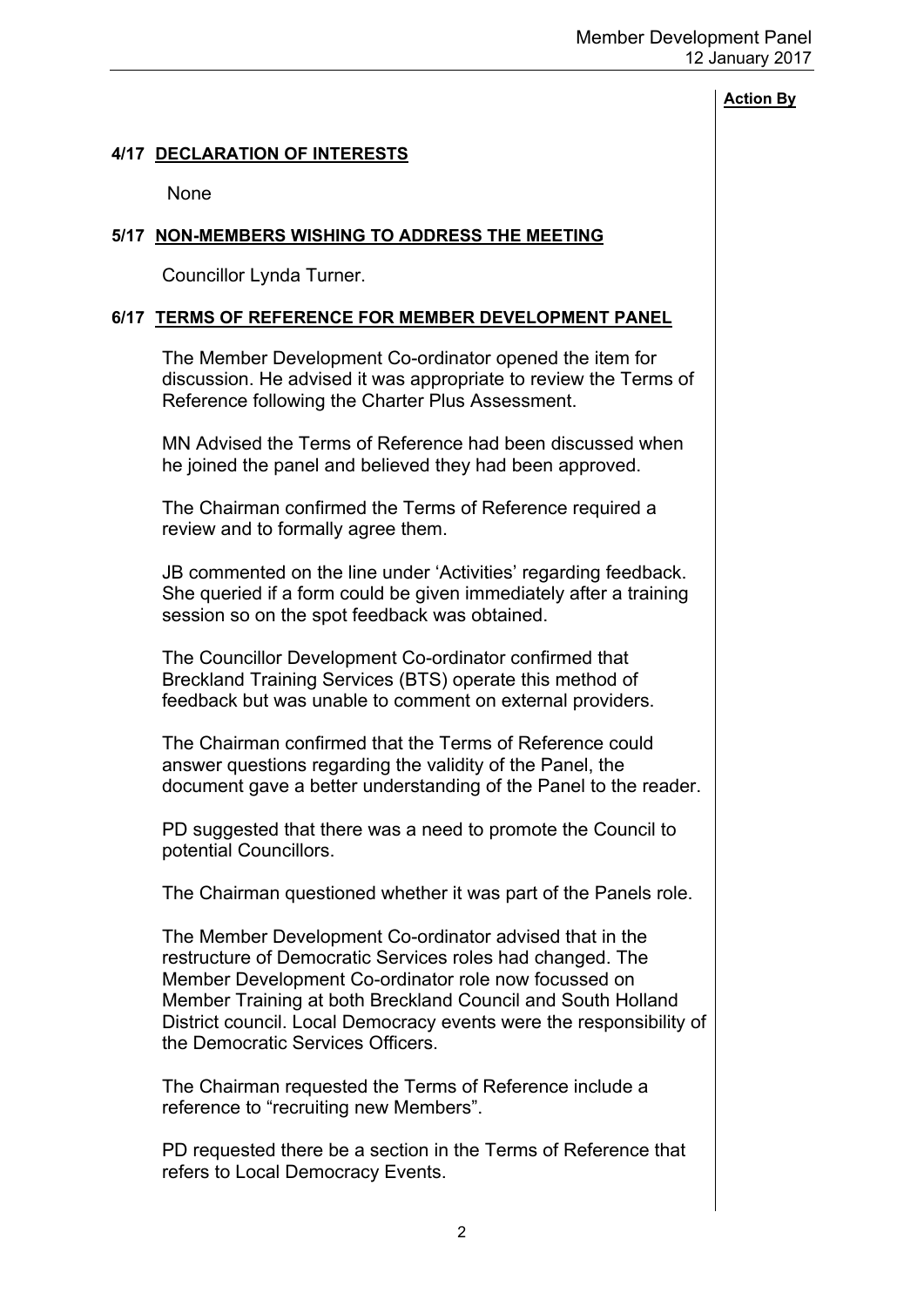|                                                                                                                                                                                                                                                                                                                                      | <b>Action By</b> |
|--------------------------------------------------------------------------------------------------------------------------------------------------------------------------------------------------------------------------------------------------------------------------------------------------------------------------------------|------------------|
| The Chairman requested the Member Development Co-ordinator<br>take into account the comments made and bring the Terms of<br>Reference back to a future meeting.                                                                                                                                                                      | <b>AHC</b>       |
| 7/17 CHARTER PLUS REVIEW                                                                                                                                                                                                                                                                                                             |                  |
| The Chairman thanked the Panel members for their support with<br>Charter Plus and Officers for their time and hard work. He was<br>thrilled. He believed the Council would not do what it does without<br>the Charter Plus status which he valued tremendously. He<br>queried the absence of a press release.                        |                  |
| The Democratic Services Officer advised an immediate press<br>release had been advised against until the report had been<br>received. EELGA advised a formal presentation would be made<br>by them at Februarys Council meeting and it had been suggested<br>that a press release, including photograph, was then done.              |                  |
| JB commented that she believed the press release needed to<br>highlight the fact that because of MDP people in Breckland have a<br>"better councillor"                                                                                                                                                                               |                  |
| The Chairman agreed stating the quote "Member Development"<br>makes (us) Councillors better able to serve everybody"                                                                                                                                                                                                                 |                  |
| JB commented that there was a need for Breckland Members to<br>appreciate the status.                                                                                                                                                                                                                                                |                  |
| PD stated that the Charter Plus Mark showed newly elected<br>Councillors that post election they are not "just left".                                                                                                                                                                                                                |                  |
| LT echoed Councillor Bishop's comments agreeing there was a<br>need for Breckland Members to realise how important Charter<br>Plus was. She added that potential candidates needed to<br>appreciate there is a responsibility for them to undertake training.                                                                        |                  |
| The Member Development Co-ordinator explained the "20% of<br>Members not engaged with Member Development" mentioned in<br>the report were members who did not complete the Self<br>Assessment for various reasons and there was no identifiable<br>group of Members that did not engage in learning activities.                      |                  |
| LT queried if back benchers were interviewed in the Charter Plus<br>Assessment day.                                                                                                                                                                                                                                                  |                  |
| The Democratic Services Officer advised that the Workshop for<br>backbenchers held at the assessment in 2013 did not form part of<br>the recent assessment. There was an interview scheduled for<br>opposition Members but this had been cancelled on the day due<br>to an incident which blocked entering Elizabeth House car park. |                  |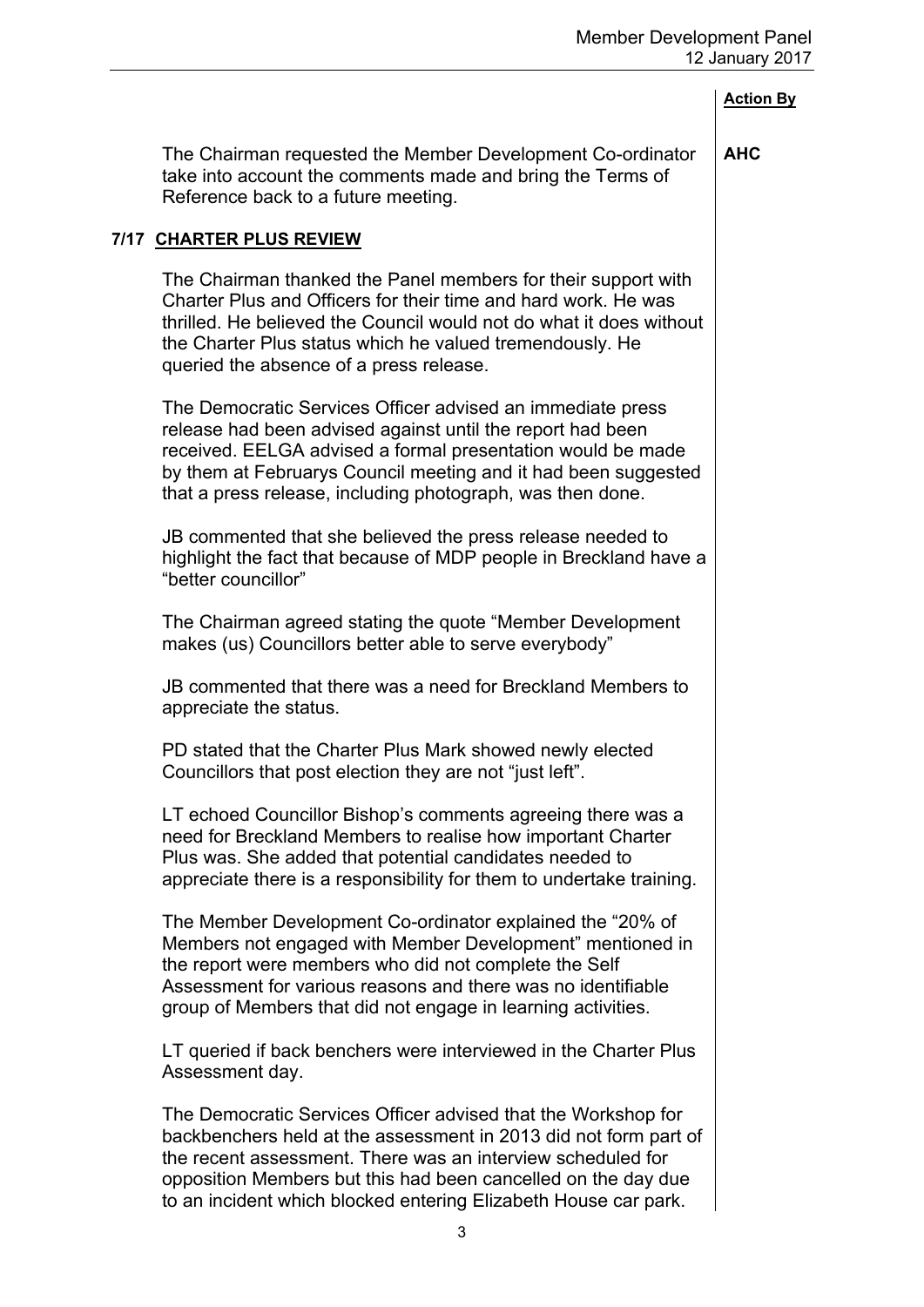### **Action By**

AHC advised SEEMP would speak to Opposition members at the 18 month review.

The Chairman requested the Panel review the Member Role Profiles over the next 12 months, they will then be used in the District Election 2019. He also stated Members needed up to date information on Officer and Portfolio Holder responsibilities so the appropriate person was contacted when required.

MN commented on the first bullet point in "suggested improvement areas", he believed Councillor Bishop was an excellent Member to support this area.

The Member Development Co-ordinator confirmed he was happy with the improvement areas. Points 2,3,4 and 5 were recommendations given by Officers when interviewed The only area for improvement recognised by the assessors was Case Studies.

The Chairman highlighted the following "Breckland Council may also want to explore how the Scheme of Members Allowances could be developed to incentivise engagement in member development activities." He does not wish the Panel to look at this without discussion with the Leadership and Group. He stressed the Panel Members were not to form an opinion outside of Groups on this subject.

The Member Development Co-ordinator confirmed that South Holland Council had investigated allowance incentives but the scheme was not currently in place. The Cabinet member for Braintree Council indicated on Assessment day that Braintree had a system in place for allowance incentives linked to training.

### **8/17 LOCAL DEMOCRACY PROGRAMME**

The Democratic Services Officer presented the programme.

The Chairman advised he would like an event for potential candidates, over 18's, somewhere in the programme.

MN queried if at Parish Councils in May there could be a presentation on the subject of "Being a Councillor".

LT commented that many Parish Councils and members of the public have little knowledge of the structure of a District Council and there was a need to advise how a Council works.

The Chairman stated he liked the programme.